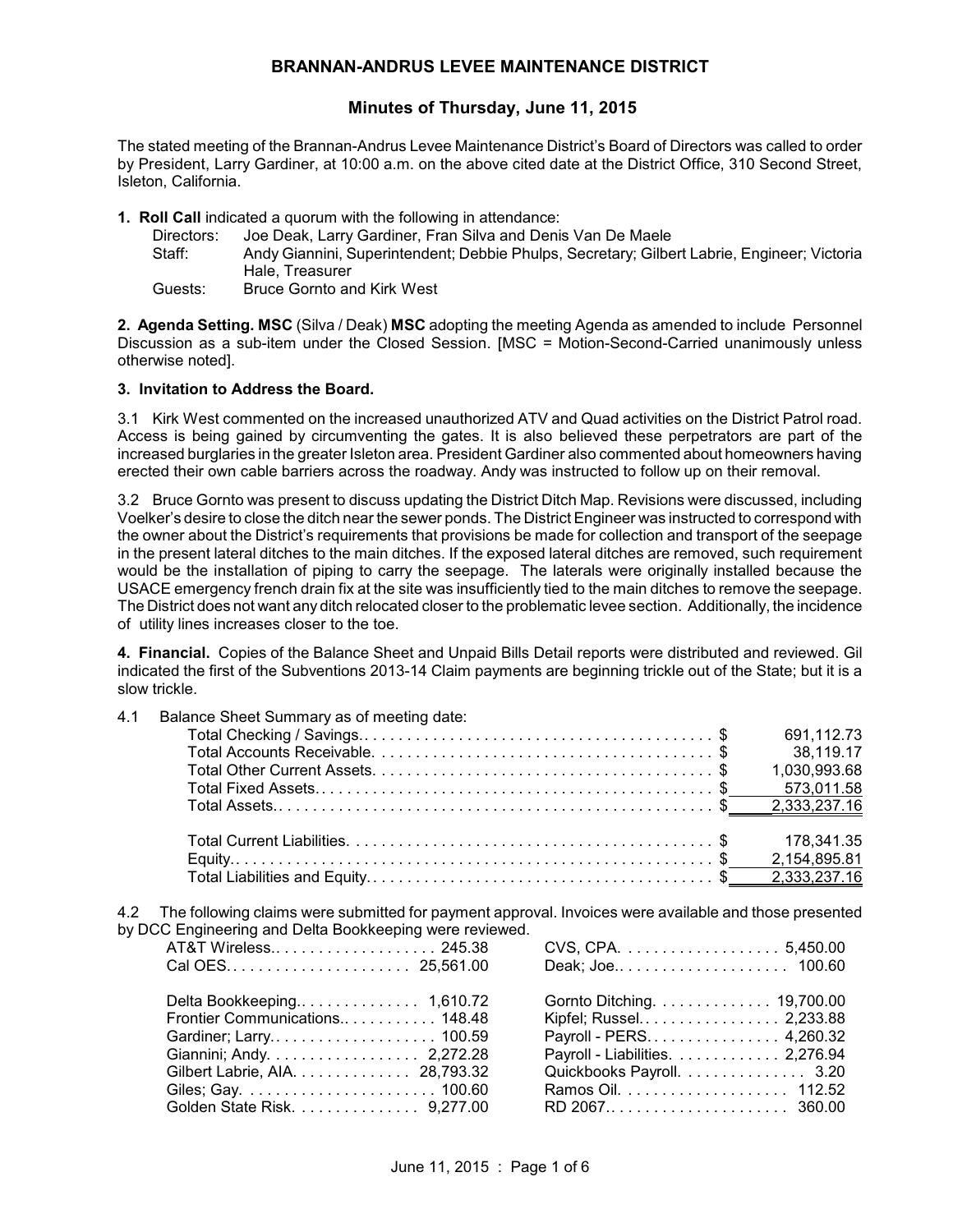**MSC** (Deak / Silva) authorizing issuance of (2) \$50,000 warrants and payment of the presented claims.

### **5. Business**

5.1 Contracting. **MSC** ( Silva / Van De Maele) to proceed to bid for the repair of the beaver-caused damage adjacent to Delta Bay. Bid period will close at 10:00 a.m. on Thursday, July 9.

- 5.2 FY2015-16 Budgeting and Subventions
	- A. Benefit Assessment Call 2. Following discussion, **MSC** (Deak / Silva) adopting Resolution 2015-01 establishing Call 2 at a rate of \$1.75 per \$100 of valuation, and authorizing the District Treasurer to publish the same for the coming year.

## **Resolution No. 2015-01**

A Resolution Ordering the Continuation of the Levy of Assessments For Brannan-andrus Levee Maintenance District (Assessment No. 2) for Fiscal Year 2015-16

WHEREAS, heretofore by order of the Board of Supervisors of Sacramento County, California, duly passed and adopted on April 23, 2013, an Operation and Maintenance Assessment Roll (Roll) for Brannan-Andrus Levee Maintenance District was duly and regularly fixed and approved, pursuant to the provisions of Section 51332.1 of the Water Code of the State of California, and which said Roll is now and at all times herein mentioned was in full force and effect; and

WHEREAS, in the opinion of the Board of Directors of said Brannan-Andrus Levee Maintenance District, it will be necessary to raise the assessment for fiscal year 2015-16 for maintenance, repair and operation of the levees, for the incidental expenses of said District, and for construction work supplemental thereto or in replacement thereof;

#### NOW, THEREFORE, BE IT RESOLVED AND ORDERED THAT:

The public interest, convenience and necessity require that the levy be made. This Board hereby orders the continuation of the levy and collection of the assessment, to be known as "Assessment No. 2" based upon the said 2013 Benefit Assessment Roll of Brannan-Andrus Levee Maintenance District, Sacramento, California, for fiscal year 2015-16 for the purposes herein above set forth; and

The assessment, for fiscal year 2015-16 has been calculated at the rate of One Hundred Seventy-Five cents (\$1.75) on each One Hundred Dollars (\$100.00) of assessed valuation as shown on said Roll, with minimum levy of \$25.00 per each parcel of land (Water Code Section 51335.5). The total sum to be raised shall be adjusted to conform to the formula applicable to the valuation of mineral rights as set forth in the Assessment Roll approved by the Sacramento County Board of Supervisors; and

Where the County Assessment Roll combines several District Tracts into a single assessment parcel, all of which are assessed to the same ownership, all of such District Tracts shall be treated as single parcel for the purpose of applying the minimum of \$25.00 referred to in paragraph 2 above; and

The Secretary of the District is hereby directed for and on behalf of this Board and said Brannan-Andrus Levee Maintenance District, to cause a Supplemental Assessment List to be completed with respect to such levy by setting forth therein and endorsing thereon the total assessment and rate to be paid with respect to each parcel of real property shown on said Roll, and to set forth therein all other matters and things required by law in connection therewith, pursuant to the provisions of Section 51337 of the Water Code, and the same shall be deemed a part of said original Benefit Assessment Roll to the same extent and for the same proposes as if said rate and assessment had actually been inserted in said Assessment Roll; and

Said Supplemental Assessment list when so completed shall be filed by said Secretary in the office of the County Treasurer of Sacramento County, California; and

The Secretary of the District shall give notice of the time and place of payment of said assessment in the manner provided by Section 51519 of the Water Code by publishing said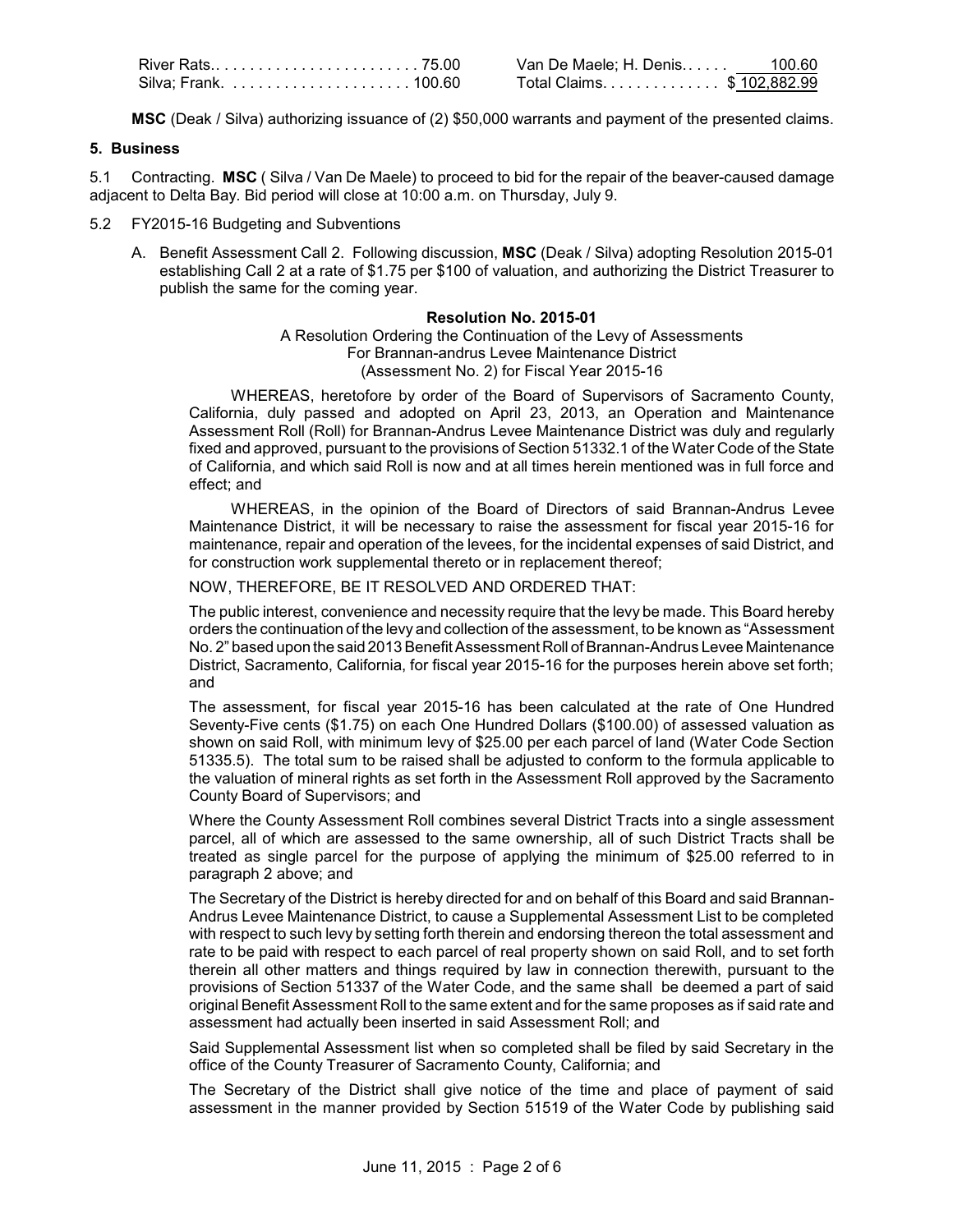notice two (2) times, once a week for two (2) consecutive weeks in "The River News Herald and Isleton Journal" a newspaper of general circulation within the District, devoted to the publishing of general news, published in Solano County, California, there being no newspaper of general circulation published within Brannan-Andrus Levee Maintenance District; and

A copy of this resolution and order certified by the Secretary of this District shall be filed with the County Treasurer of Sacramento County for insertion in Benefit Assessment Roll of said District; and

Immediately upon the adoption of this resolution, but in no event later than August 15 following such adoption, the Secretary of the District shall file a certified copy of this resolution with the Auditor of the County of Sacramento. Upon such filing, the County Auditor shall enter on the County assessment roll opposite each lot or parcel of land the amount of assessment thereupon as shown in the assessment. The assessments shall be collected at the same time and in the same manner as County taxes are collected and all laws providing for the collection and enforcement of County taxes shall apply to the collection and enforcement of the assessments, After collection by the County, the net amount of the assessments, after deduction of any compensation due the County for collection, shall be paid to the Brannan-Andrus Levee Maintenance District; and

The moneys representing assessments collected by Sacramento County shall be deposited in the District Treasury to the credit of the assessment fund previously established under the distinctive designation of the Brannan-Andrus Levee Maintenance District. Moneys in the assessment fund shall be expended only for the purposes herein above set forth of the Brannan-Andrus Levee Maintenance District.

[End of Resolution]

B. **MSC** (Deak / Van De Maele) adopting the proposed Subventions Program budget; and authorizing Resolution 2015-02 to include participation in the 2015-16 Program, and designation of the President or Vice President to execute all Program documents relative thereto.

> **Resolution No. 2015-02** A Resolution Authorizing District's Submittal of a FY2015-16 Levee Subventions Program Application And the Execution of Program Documents

WHEREAS, it is the desire of the Brannan-Andrus Levee Maintenance District to participate in the 2015-16 Delta Levee Subventions Program; and

WHEREAS, program participation includes the preparation and submittal of an Application to Participate (with budget), execution of a Work Agreement, and subsequent preparation of a Claim for Reimbursement at year end, and

WHEREAS, the documents necessary for financial participation must be executed by an authorized member of the Board of Directors acting on behalf of Brannan-Andrus Levee Maintenance District;

NOW THEREFORE BE IT RESOLVED, that the Board hereby authorizes President, Larry L. Gardiner, or Vice President, Denis Van De Maele, to execute said documents on behalf of the District.

[End of Resolution]

5.3 Encroachments Abatement Follow-up. **MSC** (Deak / Van De Maele) instructing the District Engineer to proceed with establishing the west property line of the properties on the west side of Main Street. Such to become the basis for notification and follow-up with those owners regarding removal of structures encroaching upon the levee toe and said property line.

## **6. Staff Reports**

6.1 Secretary - Debbie Phulps. MSC (Deak / Silva) approving the May 14, 2015 meeting minutes.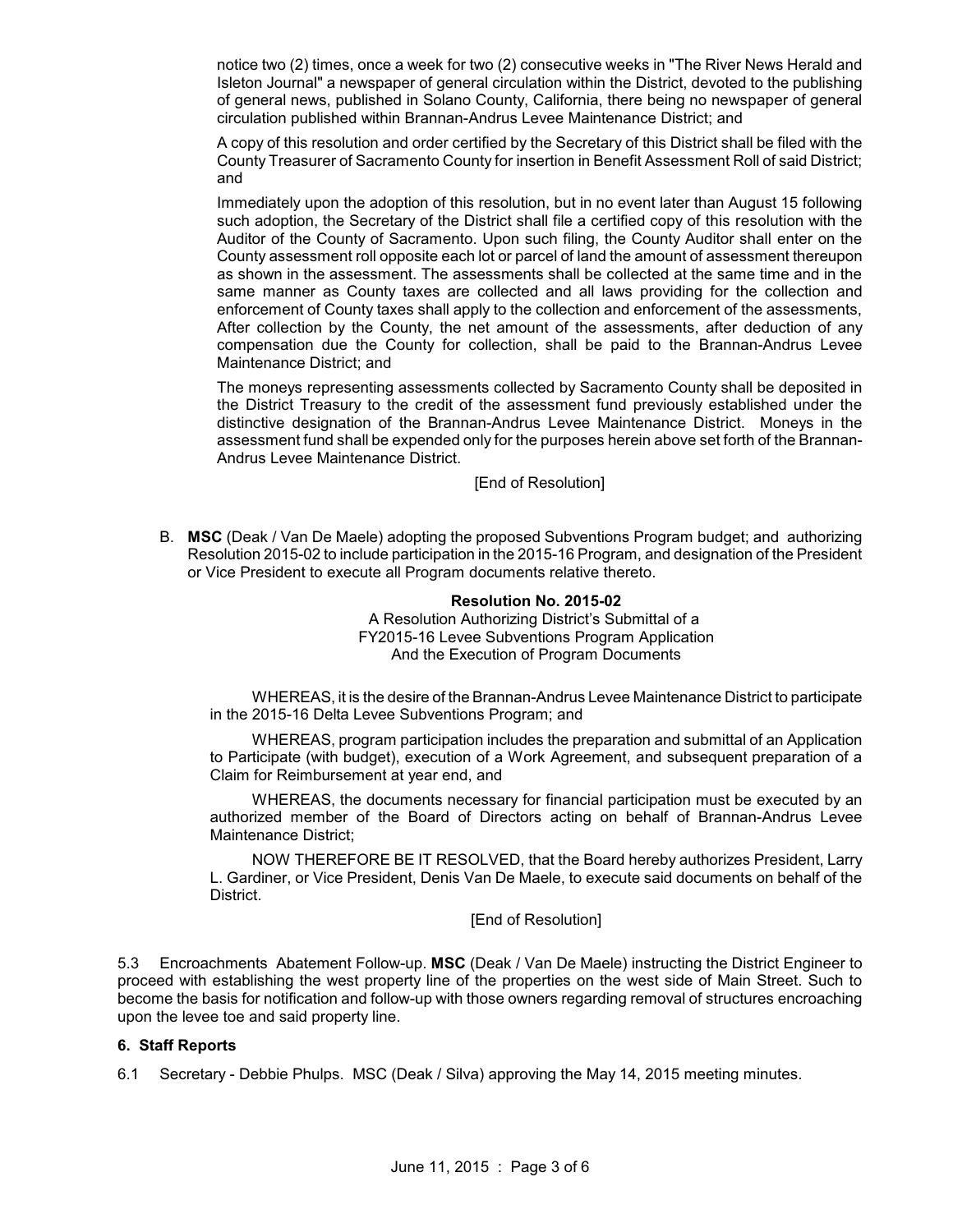6.2 Superintendent - Andy Giannini. Current activities have revolved around mowing operations and equipment repairs / maintenance.

- 6.3 Engineer Gil Labrie.
	- A. Levee Subventions Program Issues Overview
		- 1. Levee Investment Strategy. As reported previously, a concerted effort by outside consultants continues in the development of a *Delta Levees Investment Strategy* (DLIS) methodology, for the Delta Stewardship Council (DSC). After some initial consultation with a few LMA engineers, there has been no meaningful followup. On more than one occasion the outside consultants have made progress reports to the DSC with an indication that the report documents presented had undergone some independent peer review. A total of 5 Technical memorandums drafts have been issued. A cursory review of some of the technical information tabulated reveals that the asset charts covering the individual districts have inaccurate or missing information that could be critical to any future risk and consequence assessment. That is probably due to the fact that this Investment Strategy effort primarily involves gathering and utilizing data, gathered and generated for existing documents relating to levees, that previously emanated from DWR, the DSC and the DPC. This includes out-dated Delta levee study efforts, primarily the DRMS Report, the DPC Economic Sustainability Report and the LMA's 5-Year Plans. Any feedback and critique of the information and even conclusions in the DRMS report as well as pertinent information provided by to the DSC by local LMA representatives has been ignored by the consultants.

To make matters worse, certain members of the Stewardship Council have taken it upon themselves to draft a document entitled, "*Delta Flood Management Investment Strategy Principles"*, to guide the Council deliberations that will lead up to the adoption of "*Investment Strategy Guidelines*" for the decision makers involved in the State budget process and levee program funding decisions. That draft document was just forwarded to the LMA's in advance of the Delta Levees and Habitat Advisory Committee meeting that took place last Friday in order to solicit comments. It was actually agendized for DSC discussion at the May meeting but was put over to the June meeting. The deadline for comments to possibly influence what will be discussed by the DSC at the end of the month is June 15<sup>th</sup>. However, a very critical discussion of the message being sent by the authors of the "*Principles*" draft took place last Friday at the DLHAC meeting because of inaccuracies and misrepresentations in the document about the levees and the Delta Levee program and total bias towards protecting urban centers and basically throws the Delta, "under the bus". One of the authors of the document was Phil Isenberg so the lack of Delta objectivity is understandable. The next scheduled Council meeting where this "*Principles*" document is to be discussed is June 24<sup>th</sup>. If it is not significantly modified LMA representatives should be there in force to argue against any use of its information for policy guidance.

The process to develop a DLIS began in July 2014 and is to be completed by July 2016.

- 2. Title 23 Revisions. Another Resources Agency effort that was previously reported on is an update of the Guidelines and Procedures adopted by the Central Valley Flood Protection Board pursuant to Section 12984 of the Water Code which will affect DWR administration of the Delta Levees Subventions Program. One workshop was held in late April to go over the first draft of the Guidelines update. More are planned but have not been scheduled. The initial workshop involved a lot of word smithing but it is anticipated that additional sessions will focus on more substantive issues. There is a crucial need to modify and clarify the guidelines for funding eligibility, as well as update procedures. Currently, DWR is interpreting existing generalities in theguidelines to disqualifya lot of LMA expenditures and effectivelymicro-manage, after-the-fact local priorities and decisions.
- 3. Subventions Special Projects. Since this Levee Subventions Program element was established by DWR to provide for larger construction projects than can be accommodated under maintenance and rehabilitation program funding constraints, the methodology for allocating the funds has been to develop and release Project Solicitation Package requests for proposals that meet certain guidelines and criteria. The amount of funds available for allocation was predetermined by DWR and a bonus point system was incorporated to somewhat objectify the prioritization process for those projects submitted for consideration. There have been approximately four PSP solicitations since Proposition 84 was approved and more bond funds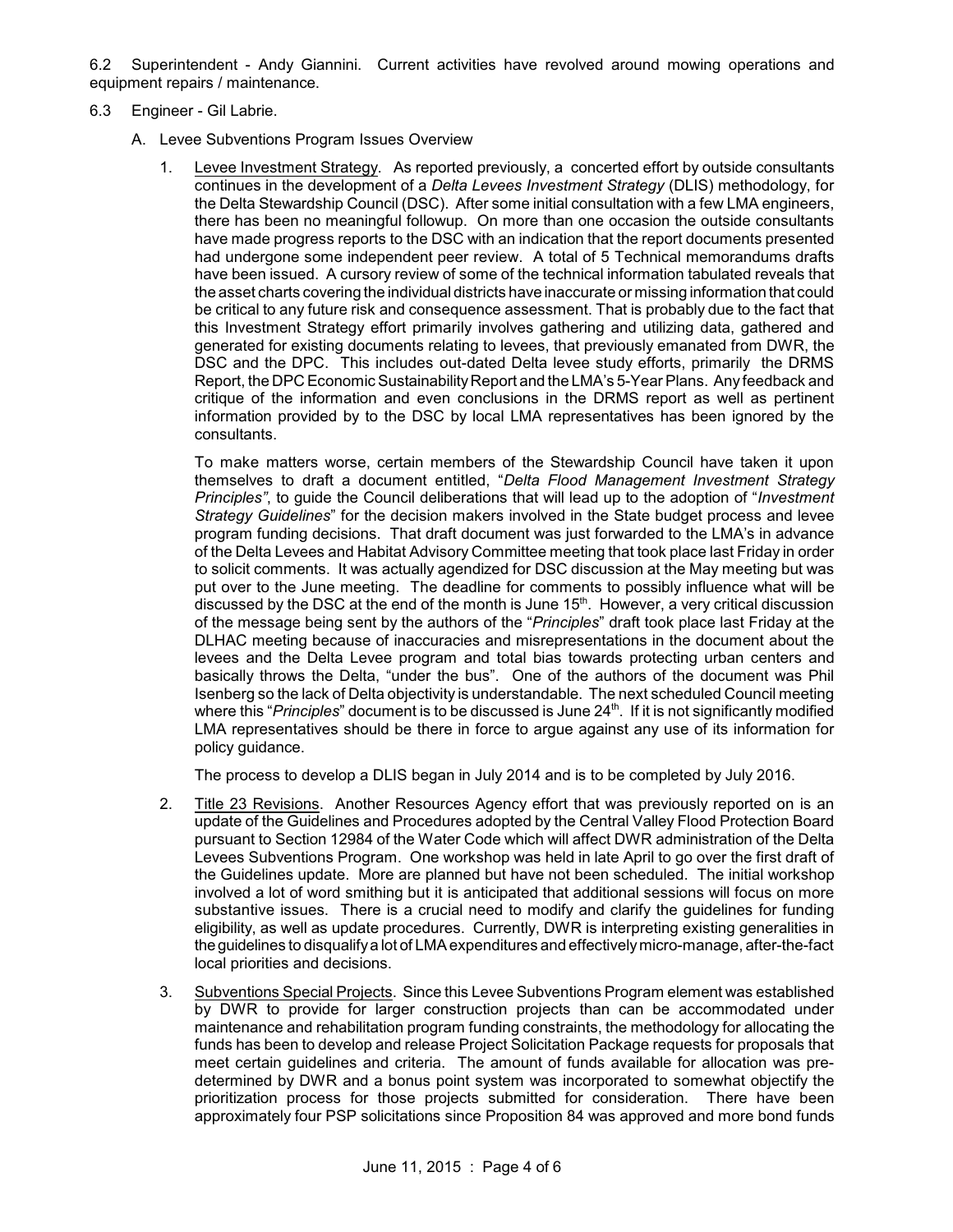became available to fund a levee program. When the Special Projects concept was sold to the districts it was presented as an opportunity to take on larger projects by any LMA participating in the Delta Levee Subventions Program. However, from the beginning the introduction of the bonus point system allowed DWR to skew the program towards certain type of projects. Early on, the CalFed planning effort helped some projects get on the short list and received funding support, such as the BALMD Beneficial Reuse Study and potential stability berm project. With the development of the Delta Plan and emphasis on water supply and ecosystem restoration, the more recent PSP's have given preference to projects that protected water supply components or provided habitat enhancement.

The most recent PSP stressed multi-benefit projects involving specific river channels and habitat enhancement. That criteria itself severely limited the number of project options across all 53+ LMA's. Because the Sacramento River was one of the favored channels, BALMD's planned erosion repair/habitat enhancement project involving the Sacramento River levee between Cache Slough and Isleton made the short list of 5 concept projects selected from the first round of submittals. However, only four out of the five LMA's on the short list chose to prepare a more detailed submittal package and continue in the selection process. On February 25, 2015 the District was officially notified that the erosion repair project had been approve to receive State funding at a cost-share level of 94%. It has taken since then for a generic project funding agreement to be crafted and go through a protracted review by upper DWR management. Even after that process, a specific agreement will be prepared for each district project and become the project management tool if a district elects to proceed. For BALMD the project funding portion of the agreement should provide for up to \$6,442,096 in State monies to construct approximately 8,000 lineal feet of revetment remediation and habitat enhancement on the Sacramento River left bank below Isleton. That equates to a \$6,853,293 project with a District contribution of \$411,198.

- 4. 2014-16 Levee Subventions Budget. The current Governor's Budget includes a \$12 million allocation for the Delta Levee Subventions Program. That amount is at the same level as the 2014-15 Fiscal Year, which is just concluding and has been the amount budgeted for this portion of the Subventions Program since the Special Projects portion was officially initiated. However, for various reasons, final State reimbursements to the participating LMA's have never reached the \$12 million threshold. In fact, for 2013-14 DWR recently indicated that the amount of reimbursement checks just starting to arrive at the local level only totals \$5.4 million.
- B. Periodic Inspection Report. Previously it was reported that changes were coming to add to the confusion regarding the USACE inspection program and future options for local maintaining agencies with levees designated ineligible for rehabilitation assistance under PL84-99. Those changes will update USACE policies and procedures to align with national preparedness and response frameworks and encourage broader flood risk management activities by sponsors, to highlight the affected areas applicable to the State's Project Levees. Currently the revision procedures are still in the early stages of development and the USACE has yet to release a draft.
- C. BALMD 2014-15 Subventions. There are only 19 days left in the fiscal year so the emphasis is currently on preparing and submitting a budget for the 2015-16 Fiscal Year. The main construction project being considered include the seepage management and French drain project for Georgiana Slough, designated the Gardiner/Still project similar project for the Delta Bay situation but with a modest stability berm constructed at the levee toe. Planning and design will begin for a future crown raising project along the San Joaquin between Pirate's Lair Marina and Dutra Point, along with a continuation of the Georgiana Slough seepage management projects, continuing downstream from the old railroad bridge abutment. Permitting work will also continue for a Sacramento River erosion repair project as envisioned in the Districts 5-year Plan and potential eligible for funding as a large PSP Special Subventions Project.
- D. Delta Bay Monitoring. This office continues to monitor what appears to be primarily lateral movement in an unstable section of the levee at the Delta Bay Resort. Periodic monitoring surveys of this particular section of the San Joaquin River levee have been undertaken for several years. Lateral movement is being detected occurring approximately 22 feet below the crown. The most recent reading of the monitoring device placed in the levee crown at this location indicated an increased rate of movement at that level during a 12-month period.